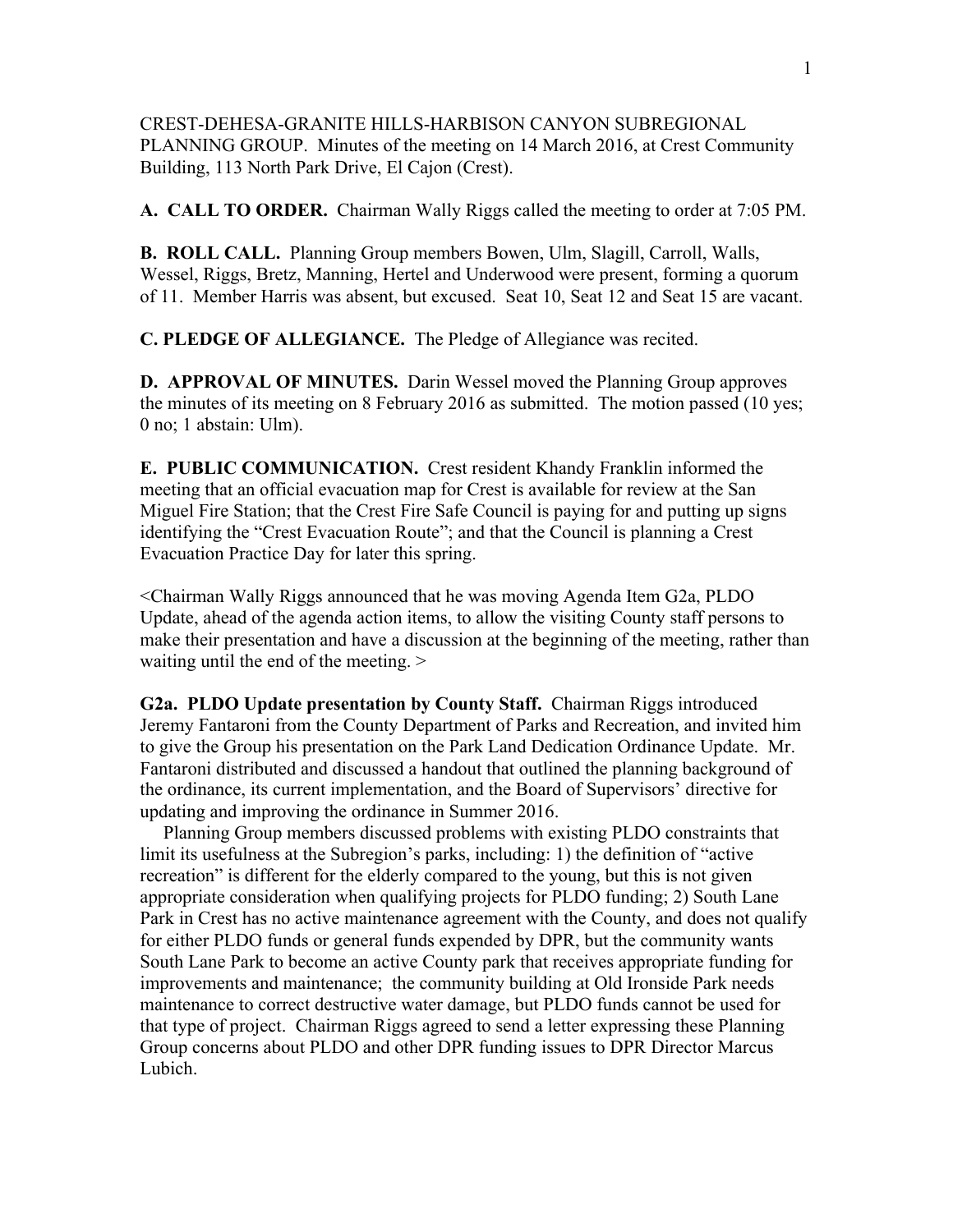Judy Bowen distributed a handout of the 2015/2016 Crest-Dehesa-Granite Hills-Harbison Canyon Community Planning Group Priority List of projects for possible future PLDO funding. The list included 1) a  $2<sup>nd</sup>$  Gazebo with electricity at Nancy Jane Park, 2) an outdoor weight training station in Old Ironside Park, and 3) renovation of the Nancy Jane Park tennis court. Mary Manning asked why the Old Ironside Park project, which was first priority on the 2014/2015 List but not implemented, was moved to second priority on the 2015/2016 List. Bowen had no objection to switching priority #1 with  $#2$ on the proposed list, and she moved that the Planning Group accepts and recommends approval of the 2015/2016 PLDO Priority List as follows: #1, Old Ironside Park outdoor weight training stations;  $\#2$ ,  $2^{nd}$  Gazebo, Nancy Jane Park; and  $\#3$ , tennis court renovation, Nancy Jane Park. The motion passed (11 yes; 0 no; 0 abstain).

## **F. ACTION ITEMS.**

**F1. Continuing discussion of proposed cell site on Alta Lane in Crest.** Chairman Riggs began this agenda item with the announcement that the County has filed a code enforcement action for the removal of the obsolete microwave tower and associated equipment at the end of Alta Lane; and than no new applications for cell phone antennas at that property will be processed by the County, until the code enforcement action against the property owner is completed. Riggs also said that since T-Mobile has not yet formally applied for a cell phone antenna site on Alta Lane, the planning and permit process has not yet officially involved the Planning Group for its recommendation about that.

 Sandy Draper, Crest resident, provided a handout to Planning Group members that summarized a number of antenna site impacts that were not previously considered by the Group in its past discussions. Residents from Alta Lane, Crest, and members of the Planning Group discussed the past and recent history of cell phone antennas on Alta Lane; various impacts associated with present and past antenna technologies; and the residents' request that the Planning Group reconsiders it previous vote in August 2014, recommending approval of a cell phone antennas project on Alta Lane. Planning Group members agreed that there appears to be sufficient new information that was unavailable previously, to justify the Group reconsidering its vote and recommendation of August 2014.

 Darin Wessel moved that at its 11 April 2016 meeting, the Planning Group would examine and reconsider its vote on 11 August 2014 recommending approval for a Verizon cell phone antennas project on Alta Lane, on the condition that Wessel's review of relevant laws and policies determines the proposed reconsideration is appropriate and valid. The motion passed (11 yes; 0 no; 0 abstain).

**F2. Authorization for \$130.00 reimbursement to Chairman for Post Office Box.** Pat Ulm moved the Planning Group authorizes and recommends approval of a \$130.00 reimbursement to Chairman Wally Riggs, for his personal payment of the annual rental fee for the Planning Group post office box. The motion passed (11 yes; 0 no; 0 abstain).

## **G. GROUP BUSINESS.**